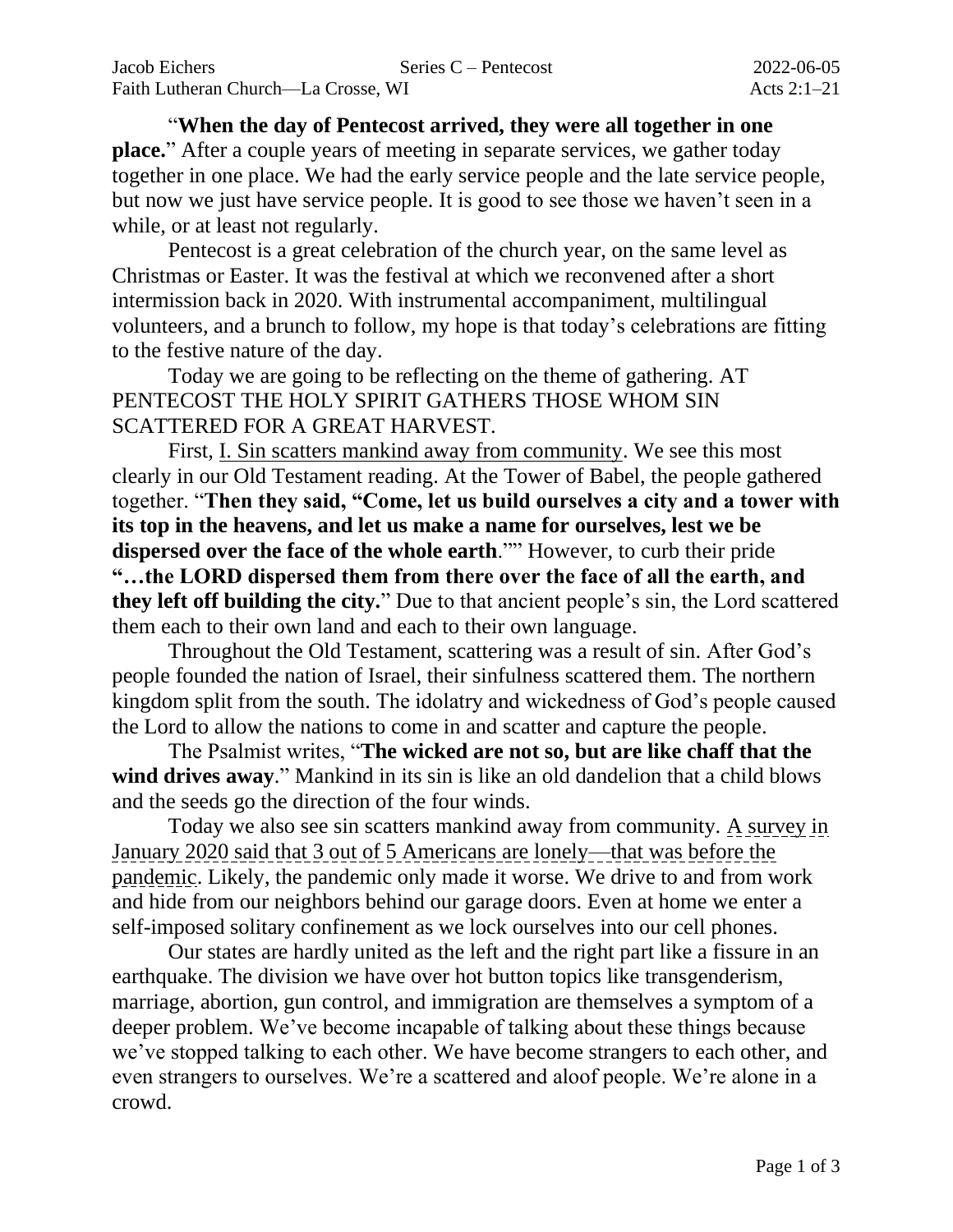The word "Sin" describes both the symptom and the disease itself. "**For we know that the whole creation has been groaning together in the pains of childbirth until now**." Sin is the disease that all the world suffers from, and most specifically we are born with a disease, original sin that is inherited from our forefathers and is an inclination to do evil and wrong. From this disease flows individual sins: "…**sexual immorality, impurity, sensuality, idolatry, sorcery, enmity, strife, jealousy, fits of anger, rivalries, dissensions, divisions, envy, drunkenness, orgies, and things like these**." Our sinful actions contribute to a world that is divided and alone.

But "**When the day of Pentecost arrived, they were all together in one place.**" II. At Pentecost the Holy Spirit gathered a harvest of grain. Throughout the Jewish calendar, the Lord had various festivals that He commanded the people to observe. The Hebrew word for festival simply meant meeting. This word fits hand in glove with the word convocation. For the Jews in the Old Testament, to worship and celebrate could not be separated from gathering together.

The three great assemblies or feasts of the Jewish calendar were the Feast of Passover, the Feast of Weeks, and the Feast of Booths. They were known as the pilgrimage festivals because not only were Jews to gather in their towns, they were called to travel to Jerusalem to worship at the temple. God called upon His people to gather not only for His sake, but for their sake.

Focusing specifically on the Feast of Weeks, it was held after a week's worth of weeks after Passover. With seven days in a week, seven weeks is fortynine days. It later became known as Pentecost in the Greek speaking Jewish lands. Pentecost comes from the Greek word fiftieth. The Feast of Weeks marked the end of the barley harvest. The Jews planted late November and harvested in late May. If you're scratching your head at my hymn selection for the sermon hymn, that's why. Meanwhile in Israel, farmers are gathering grain.

That's why there was a crowd that day filled with "**Parthians and Medes and Elamites and residents of Mesopotamia, Judea and Cappadocia, Pontus and Asia, Phrygia and Pamphylia, Egypt and the parts of Libya belonging to Cyrene, and visitors from Rome,**" Their barns were full, and they came for a harvest festival. The Jews offered up two loaves of bread to their God out of thankfulness for all that He has done for them. We could compare the ancient Pentecost to modern Thanksgiving. Perhaps we could compare it to the most wholesome aspects of Oktoberfest wherein people gather for fun and camaraderie, although even the Pentecost guests accused the apostles of drunkenness.

With this historical background we look specifically at the Pentecost celebration recorded in our account from Acts. III. At Pentecost the Holy Spirit gathers a harvest of souls. As Peter was looking out into a sea of heads eager to hear his sermon, he must have been thinking of the heads of grain that dotted the